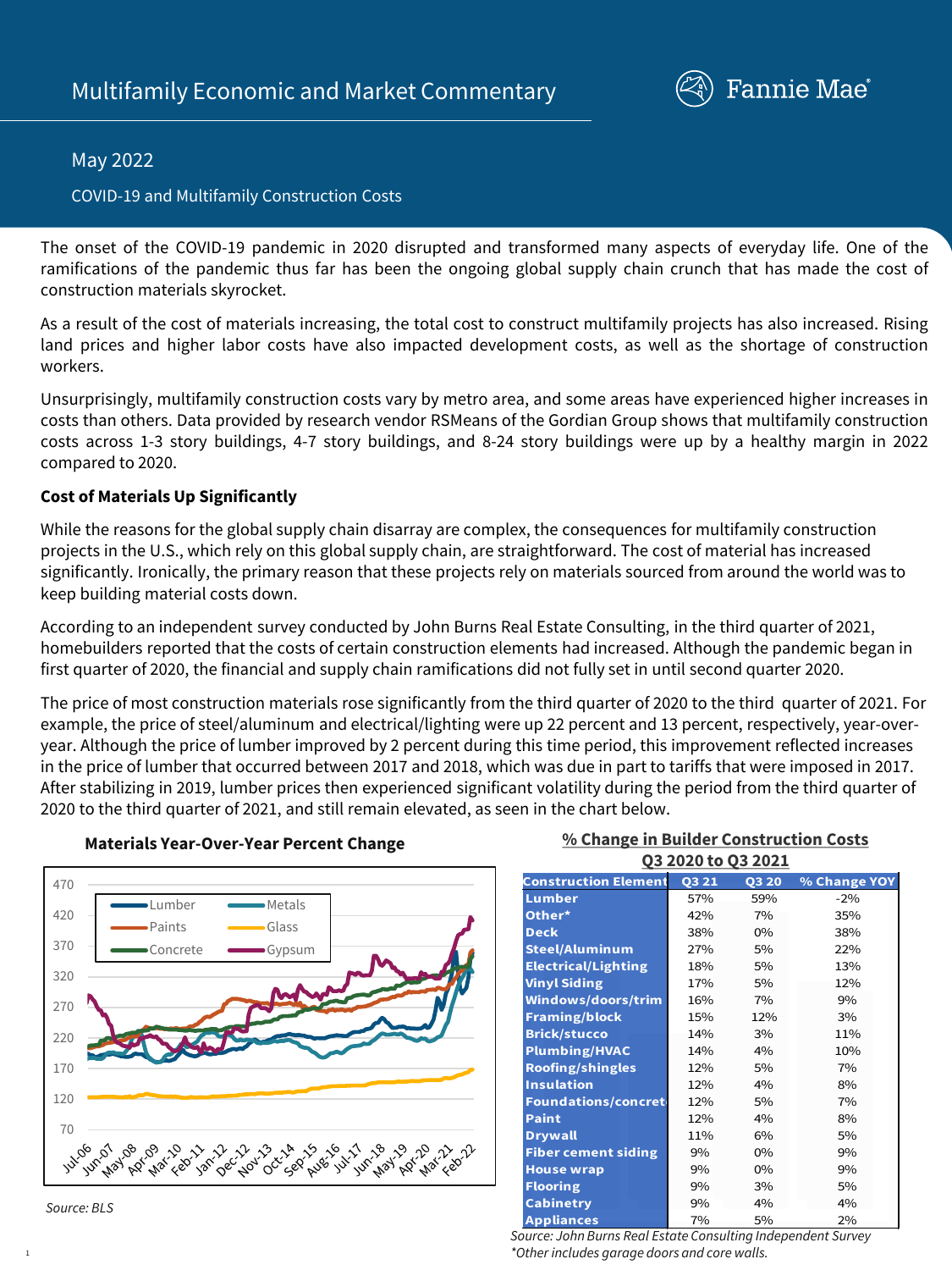### **Multifamily Construction Costs Up Across All Metros**

 $\overline{2}$ 

The elevated prices of building materials has directly impacted the total building costs for multifamily projects across all facets of construction (e.g., materials, land, zoning) and all metros. According to RSMeans data provided by Gordian, multifamily building costs are up by a sizeable margin among 1-3 story apartment buildings, 4-7 story buildings, and 8-24 story buildings. Nationally, the price to construct an 8-24 story apartment building, as of February 2022, has increased approximately 8.3 percent since 2020. For 4-7 story apartment buildings, the price of construction increased by 10.4 percent, and it increased 17.5 percent for 1-3 story buildings.

As seen in the charts below, multifamily construction costs are highest in the San Francisco area. As of February 2022, the price of constructing an 8-24 story apartment building was approximately \$41.7 million – an increase of 7.2 percent compared to 2020.

The cost of constructing smaller properties has also gone up. In fact, in Atlanta the price of constructing a 1-3 story multifamily building increased by 23 percent in 2022 compared to 2020. But other metros weren't far behind, including Austin and Dallas, which saw construction costs for 1-3 story apartment building increase by 22 percent and 18 percent, respectively, during the same time frame.





# **Multifamily Construction Costs Across Key Metros as of 2022**

*Source: RSMeans*

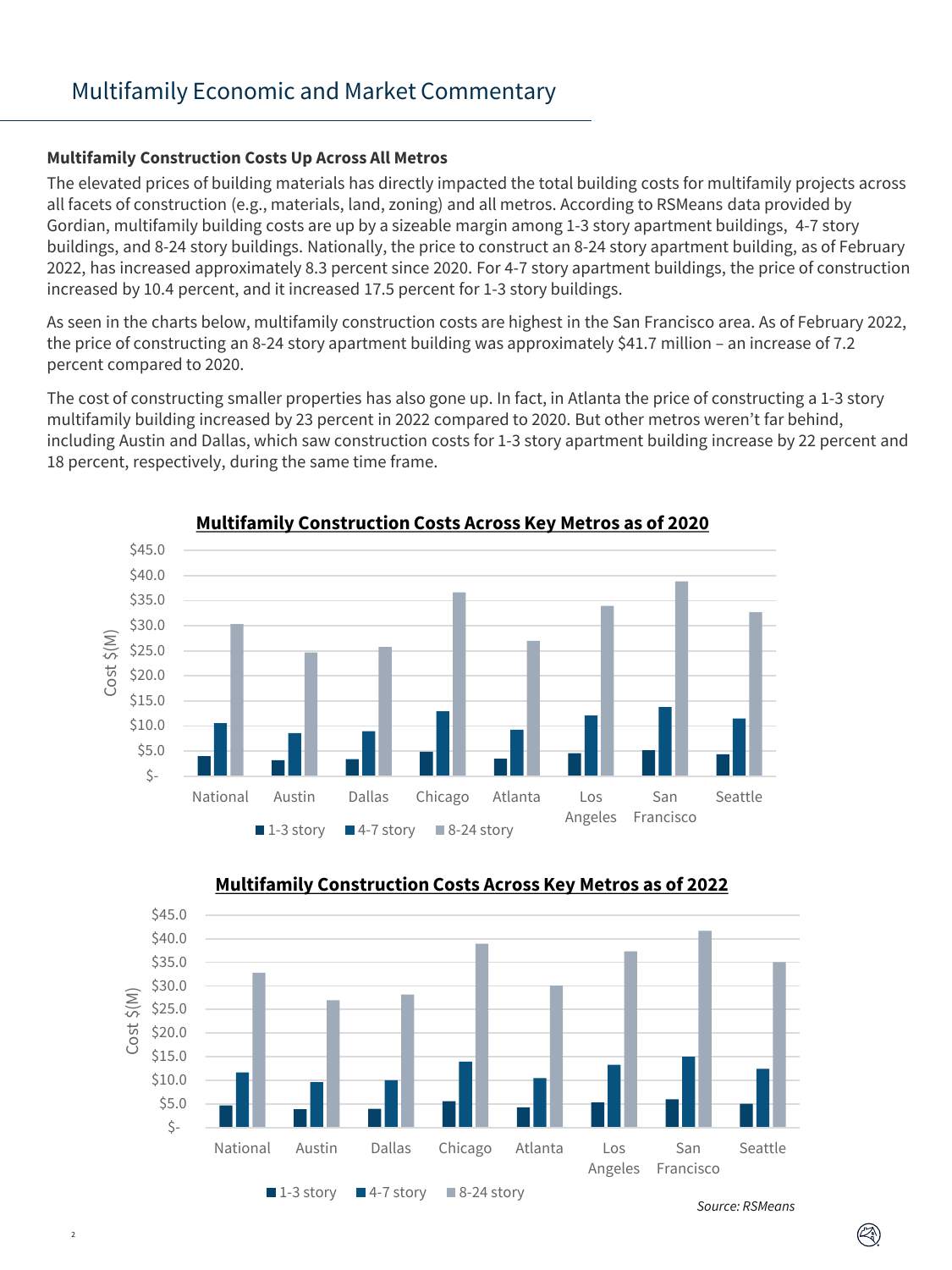# Multifamily Economic and Market Commentary

### **Higher Labor Costs Are Also Driving Higher Construction Costs**

Supply chain issues are not the only reason that construction costs are at record highs. Even before the pandemic, construction firms expressed frustration at the lack of construction workers. The pandemic exacerbated this issue, as many construction sites required socially distancing, and some were shut down temporarily because local jurisdictions deemed new construction non-essential.

During the early months of the pandemic, the average hourly earnings for construction workers fell sharply, as illustrated in the chart below. However, since that time it's been on a rapid ascent. As of December 2021, the average hourly wage for construction workers was approaching \$31.25 per hour, nearly back to pre-pandemic levels. Construction firms have been faced with offering higher wages, which, along with rising material costs, has placed upward pressure on overall construction costs. And these cost constraints aren't expected to ease anytime soon. It's estimated that in 2022 alone the construction sector will need to attract an additional 650,000 workers (on top of its regular workforce level) to meet the increased demand for labor, according to a recent report from the Associated Builders and Contractors.



**Average Hourly Earnings of Non-Supervisory Construction Workers 2006-2021**

#### **Are Elevated Costs the New Normal?**

3

The severity and duration of the pandemic-related supply chain disruptions clearly contributed to the increase in multifamily building costs, as the prices of building materials have increased substantially over the past two years. Now added to the mix is inflation, which in the United States is at its highest level since the 1970s, and it's expected to increase construction costs even further in the short run.

Multifamily rents are also at their highest levels in years as a result of pent-up demand from the pandemic, and with rising construction costs it's reasonable to assume rents will continue to increase to offset the increased expenses. Even though supply chain disruptions appear to be improving, elevated prices are likely here to stay.